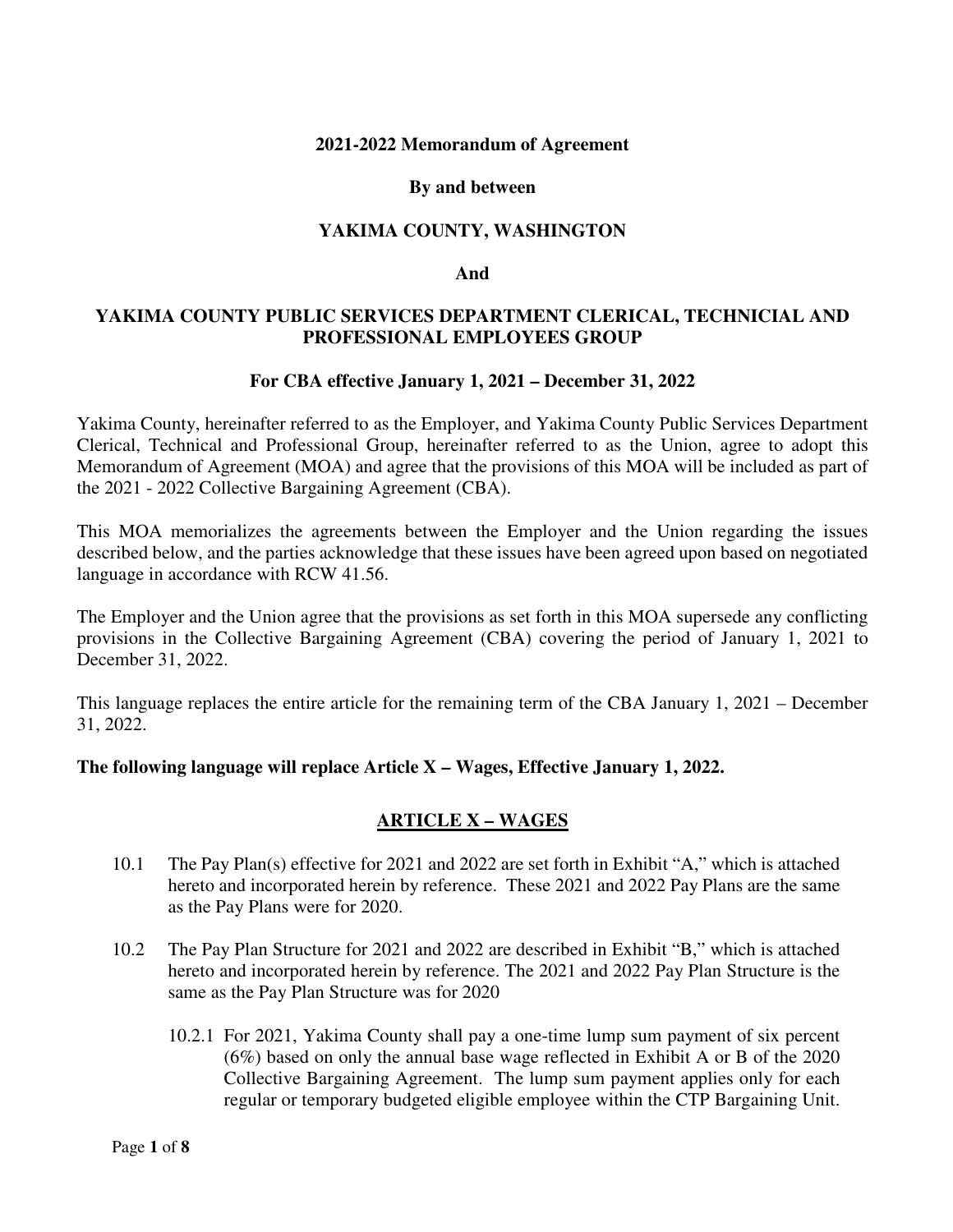The following provisions set forth the pay and criteria regarding the lump sum payment. To be eligible for the lump sum:

- (1) Employee must have been employed by Yakima County for a minimum of six (6) months prior to the parties signing the applicable CBA; and,
- (2) Employees must be in paid status during the pay cycle for which the pay check is issued. Paycheck received from any leave bank balances is considered being in paid status; and,
- (3) Employees on leave without pay (LWOP) status for the entire pay cycle in which the paycheck is issued are not eligible for the lump sum payment; and,
- (4) The calculated lump sum payment shall be less applicable taxes/deductions. Receiving the lump sum less taxes and deductions is subject to the timely ratification and the signing of the final CBA by each of the parties, with the Board being the last party; and,
- (5) Any payouts for overtime, out of classification pay, compensatory time, paid time off (PTO), any other payout category and any miscellaneous earnings shall not be used for the purposes of calculating the six percent (6%) lump sum amount. Only the annual base pay set forth in Exhibit A or B of the 2020 Collective Bargaining Agreement shall be used for these calculations; and.
- (6) Employees who are actively receiving workers compensation indemnity payments starting six (6) months prior to the final signing of this CBA by the parties will be eligible for the lump sum payment; and,
- (7) Employees who receive the lump sum payment less applicable taxes/deductions who end employment **after** receiving said payment shall not be required to repay any portion of the lump sum payment.
- 10.2.2 No Retroactive Payments for 2021: There shall be no retroactive payments for the 2021 lump sum if the CBA is not signed by all parties before November 30, 2021
- 10.2.3 For January 1, 2022, Yakima County shall pay a one-time lump sum payment of three percent (3%) based on only the annual base wage reflected in Exhibit A or B of the 2020 Collective Bargaining Agreement. The lump sum payment applies only for each regular or temporary budgeted eligible employee within the CTP Bargaining Unit. To be eligible for the lump sum:
	- (1) Employees must have been hired on or before December 31, 2021; and
	- (2) Employee must be in paid status between July  $1 -$  July 15, 2022. Paycheck received from any leave bank balances is considered being in pay status; and,
	- (3) Employees in Leave without pay (LWOP) status for the entire pay cycle in which the paycheck is issued are not eligible for the lump sum payment; and,
	- (4) The calculated lump sum payment will appear on the July 25, 2022, paycheck less applicable taxes/deductions; and,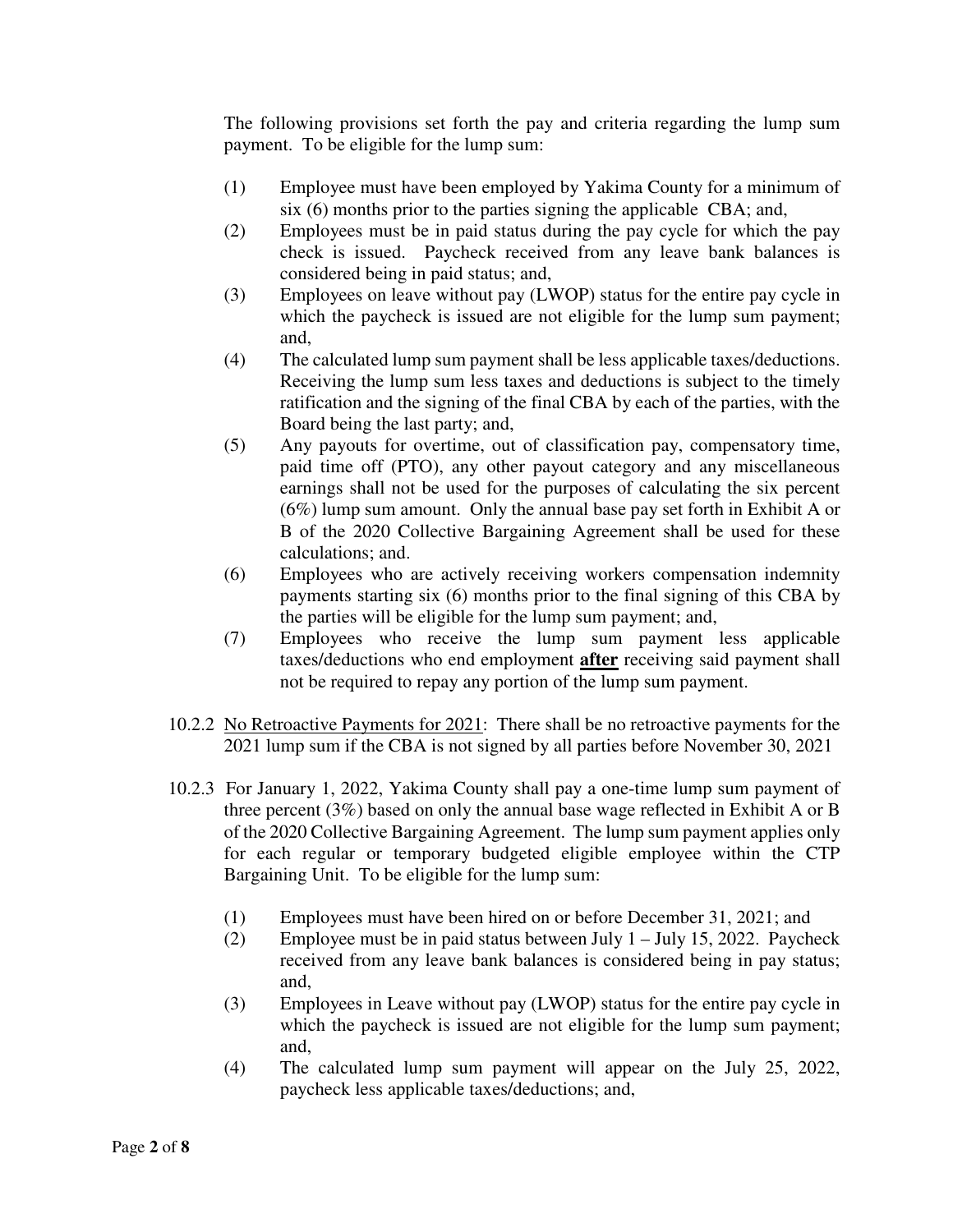- (5) Any payouts for overtime, out of classification pay, compensatory time, paid time off (PTO), any other payout category and any miscellaneous earnings shall not be used for the purposes of calculating the three percent (3%) lump sum amount. Only the annual base pay set forth in Exhibit A or B of the 2020 Collective Bargaining Agreement shall be used for these calculations; and,
- (6) Employees who are actively receiving workers compensation indemnity payments starting on or after February 1, 2022, will be eligible for the agreed upon lump sum payment on July 25, 2022; and,
- (7) Employees who receive the lump sum payment less applicable taxes/deductions in the July 25, 2022, paycheck who end employment **after**  receiving said payment shall not be required to repay any portion of the lump sum payment.
- 10.2.4 Regarding all the provisions of Article 10, all calculations of the above lump sum payments shall be less all applicable taxes and deductions. The Human Resources Department's determinations as to any and all applicable timelines, eligibility requirements, language interpretations and calculations of lump sum amounts shall be final and binding on the parties. The Human Resources Department's determinations shall not be subject to any grievance procedures.

# **Effective January 1, 2022 Increments 1 through 4 of the A11 pay band will no longer be utilized for new or current employees. In addition, Increment 1 of the A12 pay band will no longer be utilized for new or current employees to comply with the 2022 Washington State minimum wage.**

**New and current employees currently in Increment 1 through 4 will be moved to Increment 5 of the A11 pay band and new and current employees currently in Increment 1 will be moved to Increment 2 of the A12 pay band.** 

- 10.3 Pay Period: Based on the 2020 implementation of Workday , employees shall be paid on a semi-monthly (twice per month) basis.
	- a. The first pay period will be the  $1<sup>st</sup>$  through the  $15<sup>th</sup>$  of the month.
	- b. The second pay period will be the  $16<sup>th</sup>$  through the last day of the month.
	- c. Pay for work performed during the first pay period will be issued on the  $25<sup>th</sup>$ of the month.
	- d. Pay for work performed during the second pay period will be issued on the 10<sup>th</sup> of the month following the pay period end.
	- e. There shall be no deductions other than required by law or authorized by this Agreement or authorized in writing by the employee. Required and authorized deductions will be applied to each paycheck.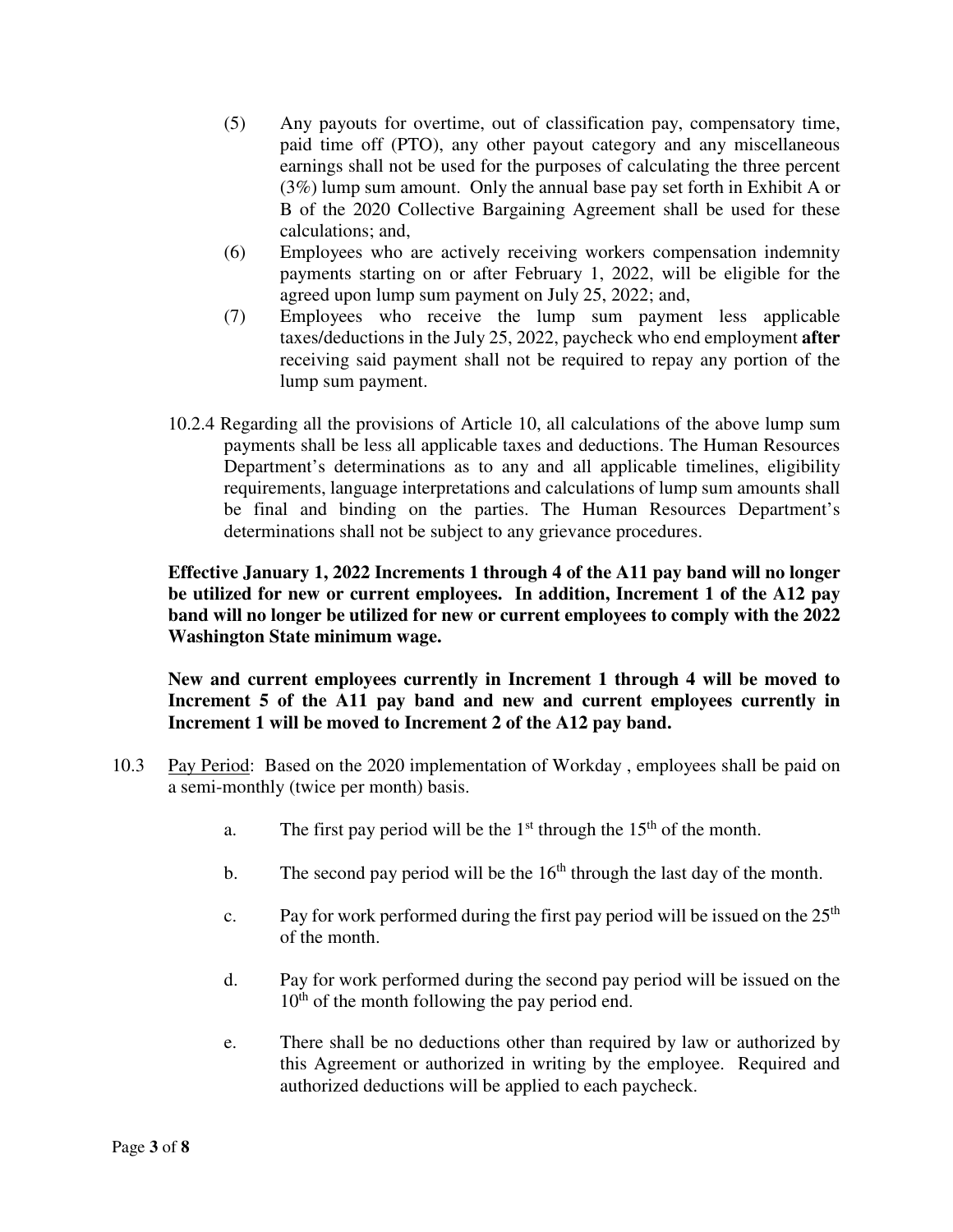- f. All employees are required to provide information for mandatory direct deposit of all employee paychecks.
- g. Upon request by an employee, opening a payroll debit card with the County's financial institution is available.

The Employer will continue to participate in Social Security.

All employees in the bargaining unit shall be compensated on an hourly basis for hours worked each month.

The Human Resources Department will determine and administer all calculations and eligibility.

- 10.4 Historically, effective in 2018, the task force of bargaining unit representatives and management established in 2017 (established as the 2017 Task Force on Benefits and Salary), as well as the Salary Committee, will be maintained to engage in informational only discussions about the outcome of the survey conducted by the Human Resources Department in Exhibit "B." These informational discussions are not to be interpreted nor to be construed to mean that the Employer is agreeing to negotiate about the market survey, comparables, the survey's provisions and procedures. Each CBA already states that the market survey is for only informational purposes, and there is no obligation on the part of the Employer to negotiate about and implement the results of any survey.
	- 10.4.1 Beginning in 2018 with a frequency of every four (4) years, a full/in-depth survey will be conducted by the Human Resources Department using the six (6) comparable counties discussed. The six (6) comparable counties are: Benton, Spokane, Kitsap, Thurston, Whatcom, and Grant. For the in-between years (2019, 2020, 2021), a basic touchpoint will be conducted with the sole purpose of gauging the trend in the market. There were 37 jobs identified by the salary committee and task force to be included in the survey. See attachment for list of jobs. The methodology used for analysis will remain the same as outlined in HR 001 Class and Compensation Policy.
	- 10.4.2 In regards to the reference above in section 10.4.1 to the conducting of a full/indepth survey by the Human Resources Department during 2020, in light of the provisions of section 10.6 below, the parties have mutually agreed that Human Resources Department shall not conduct a full/in-depth survey and instead will dedicate resources to the comprehensive study and analysis of the current job classification (DBM) and pay plan system to reasonably achieve a better job classification and pay plan system.
	- 10.4.3 The Human Resources Department will determine the frequency of meetings with the respective committee and task force members. Notice of meetings will be provided in advance of meetings.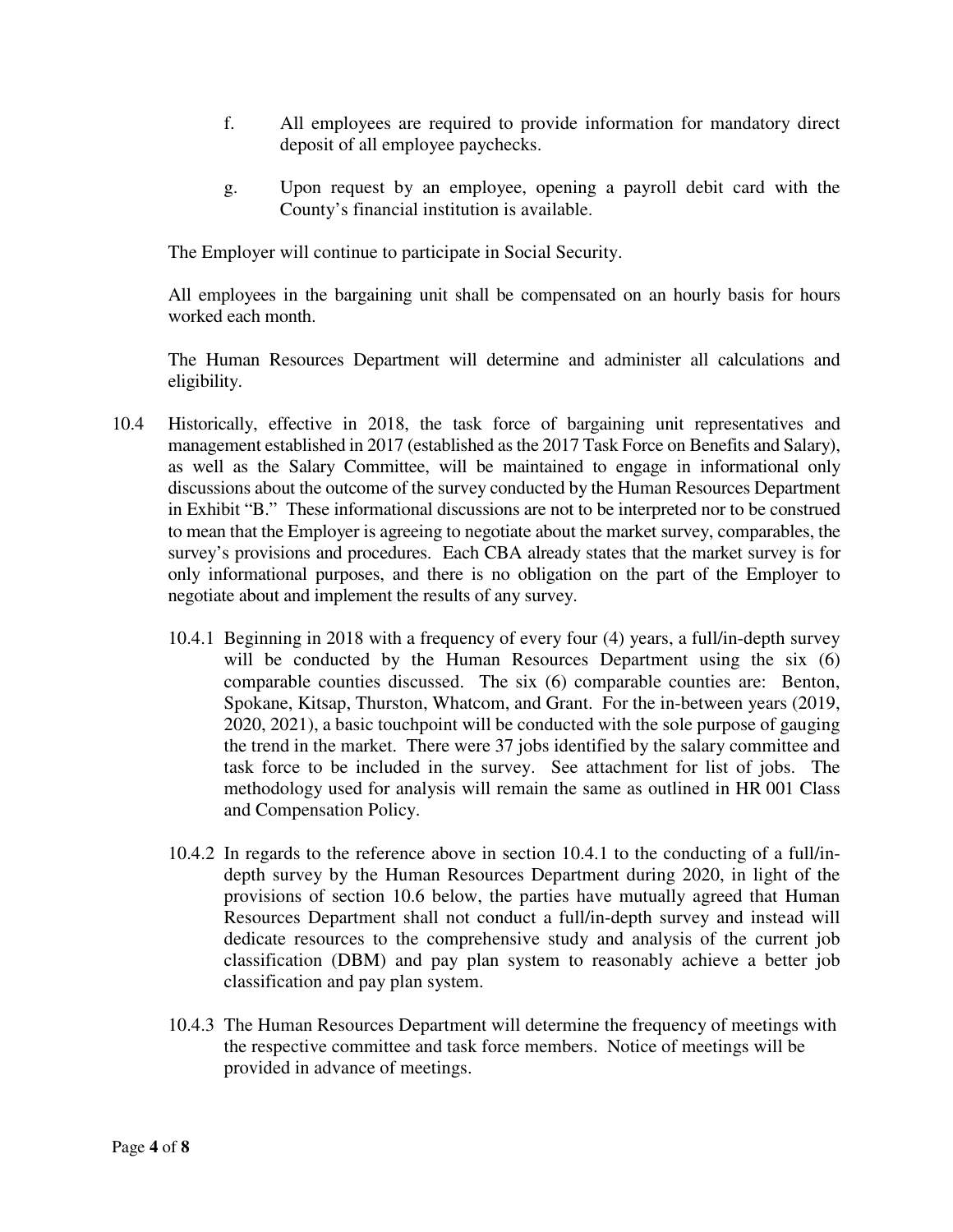- 10.5 In January 2020, the change in minimum wage was addressed by removing the hourly rate of pay that falls below the State minimum. Increment 1 and increment 2 of the A11 pay plan was discontinued for hiring purposes. The updated pay plan schedule is available on the County's website.
- 10.6 Starting in 2021 and ending in 2022, the Employer will be conducting, through the Human Resources Department, a comprehensive study of the current job classification (DBM) and pay plan system. The Elected Officials, Department Heads, Bargaining Representatives and bargaining unit representatives as well as the members of the Executive Committee will serve on a task force similar to the Task Force on Benefits and Salary as well as the Salary Committee mentioned above in Section 10.4. This task force will engage in informational discussions which shall not to be interpreted nor construed to mean that the Employer is agreeing and obligated to negotiate about the methodologies used to conduct the comprehensive study but rather the task force will engage in information discussions about the outcomes of the study and analysis. The purpose of the comprehensive study is to determine whether the current job classification (DBM) and pay plan system can be improved or whether a new job classification and pay plan system will be in the best interests of the Employer and the Employees. The comprehensive study and analysis may also result in significant changes to the methodology used for analysis as outlined in HR 001 Class and Compensation Policy. It is also possible that if a new job classification and pay plan system is one of the recommendations of the study then the provisions pertaining to Section 10.4 and Section 10.4.1 may be significantly modified and no longer in effect as currently written. The results of this comprehensive study and analysis will be shared with all the affected bargaining units and their representatives. Further, the results of the study will become the subject of bargaining during the relevant successor labor contract term. The parties understand and agree that the ability to pay continues as an important factor with regards to addressing the results of the study and analysis as well as addressing the implementation of aspects of the study and analysis. The parties recognize that the Board of County Commissioners, based on their authority over the budgets, have the final decision-making authority relating to implementation of the results of the comprehensive study and analysis.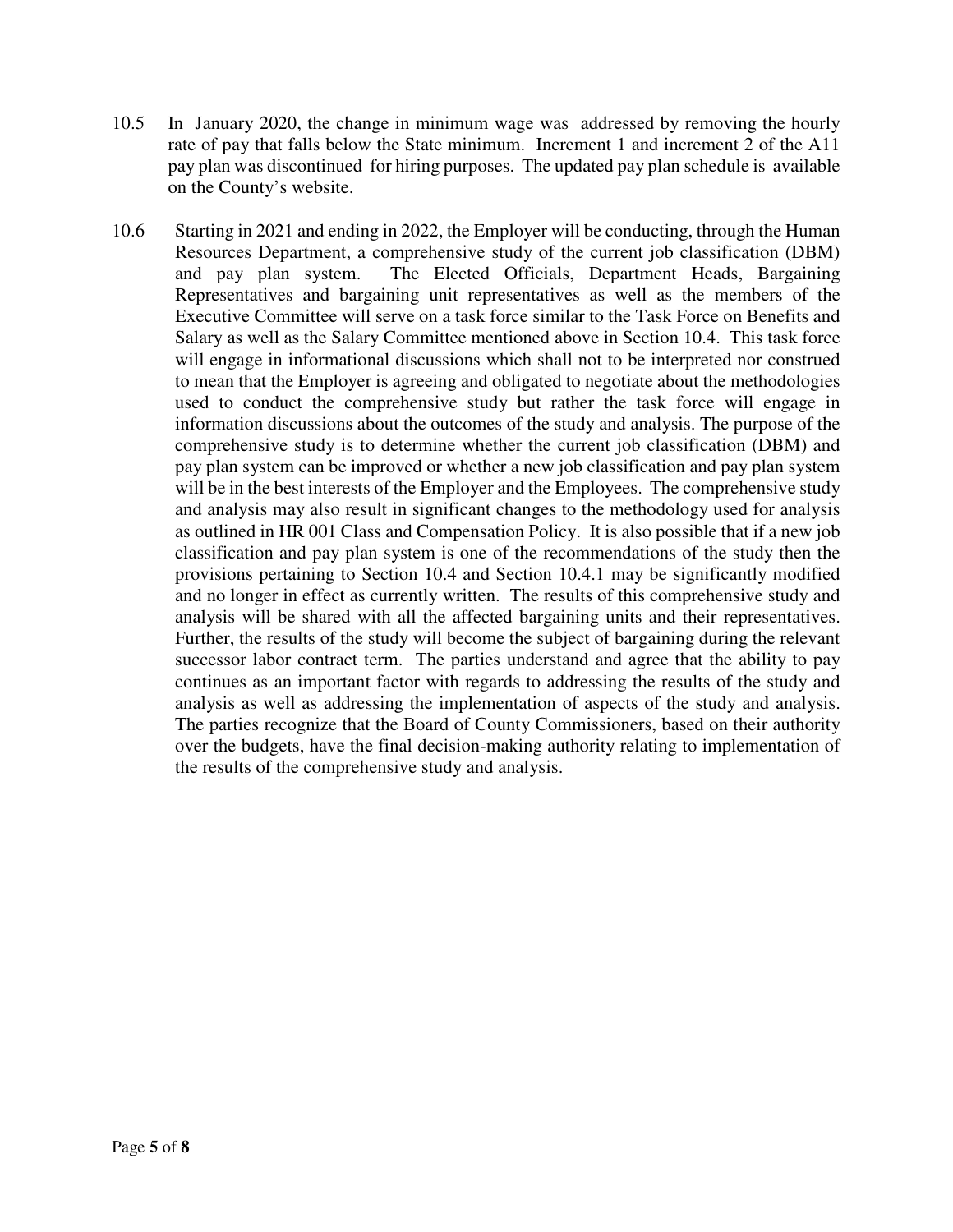**IN WITNESS WHEREOF**, the parties have agreed to this Agreement on this **\_\_\_\_\_\_\_\_\_\_** day of \_\_\_\_\_\_\_\_\_\_\_\_\_\_\_\_\_\_\_\_\_\_\_\_\_\_\_ 2022.

\_\_\_\_\_\_\_\_\_\_\_\_\_\_\_\_\_\_\_\_\_\_\_\_\_\_\_\_\_\_\_\_\_\_\_\_ Judy Pozarich, President

\_\_\_\_\_\_\_\_\_\_\_\_\_\_\_\_\_\_\_\_\_\_\_\_\_\_\_\_\_\_\_\_\_\_\_\_ John Stanton, Vice President

**FOR THE UNION: FOR THE EMPLOYER:**

\_\_\_\_\_\_\_\_\_\_\_\_\_\_\_\_\_\_\_\_\_\_\_\_\_\_\_\_\_\_\_\_\_\_\_\_ Amanda McKinney, Chair Yakima County Board of County Commissioners

LaDon Linde, Commissioner Yakima County Board of County Commissioners

\_\_\_\_\_\_\_\_\_\_\_\_\_\_\_\_\_\_\_\_\_\_\_\_\_\_\_\_\_\_\_\_\_\_\_\_

\_\_\_\_\_\_\_\_\_\_\_\_\_\_\_\_\_\_\_\_\_\_\_\_\_\_\_\_\_\_\_\_\_\_\_\_

\_\_\_\_\_\_\_\_\_\_\_\_\_\_\_\_\_\_\_\_\_\_\_\_\_\_\_\_\_\_\_\_\_\_\_\_

\_\_\_\_\_\_\_\_\_\_\_\_\_\_\_\_\_\_\_\_\_\_\_\_\_\_\_\_\_\_\_\_\_\_\_\_

Kim Pfaff, Member at Large

Adopted Copy Available at Yakima County Human Resources 128 N. 2<sup>nd</sup> Street, Room B27 Yakima, WA 98901

\_\_\_\_\_\_\_\_\_\_\_\_\_\_\_\_\_\_\_\_\_\_\_\_\_\_\_\_\_\_\_\_\_\_\_\_

Ron Anderson, Commissioner Yakima County Board of County Commissioners

Lisa Freund, Director of Public Services

Matt Pietrusiewicz, County Engineer

\_\_\_\_\_\_\_\_\_\_\_\_\_\_\_\_\_\_\_\_\_\_\_\_\_\_\_\_\_\_\_\_\_\_\_\_ Jacqui Lindsay, Human Resources Director

Represented by:

Anthony F. Menke, Management Labor Attorney and Chief Negotiator

\_\_\_\_\_\_\_\_\_\_\_\_\_\_\_\_\_\_\_\_\_\_\_\_\_\_\_\_\_\_\_\_\_\_\_\_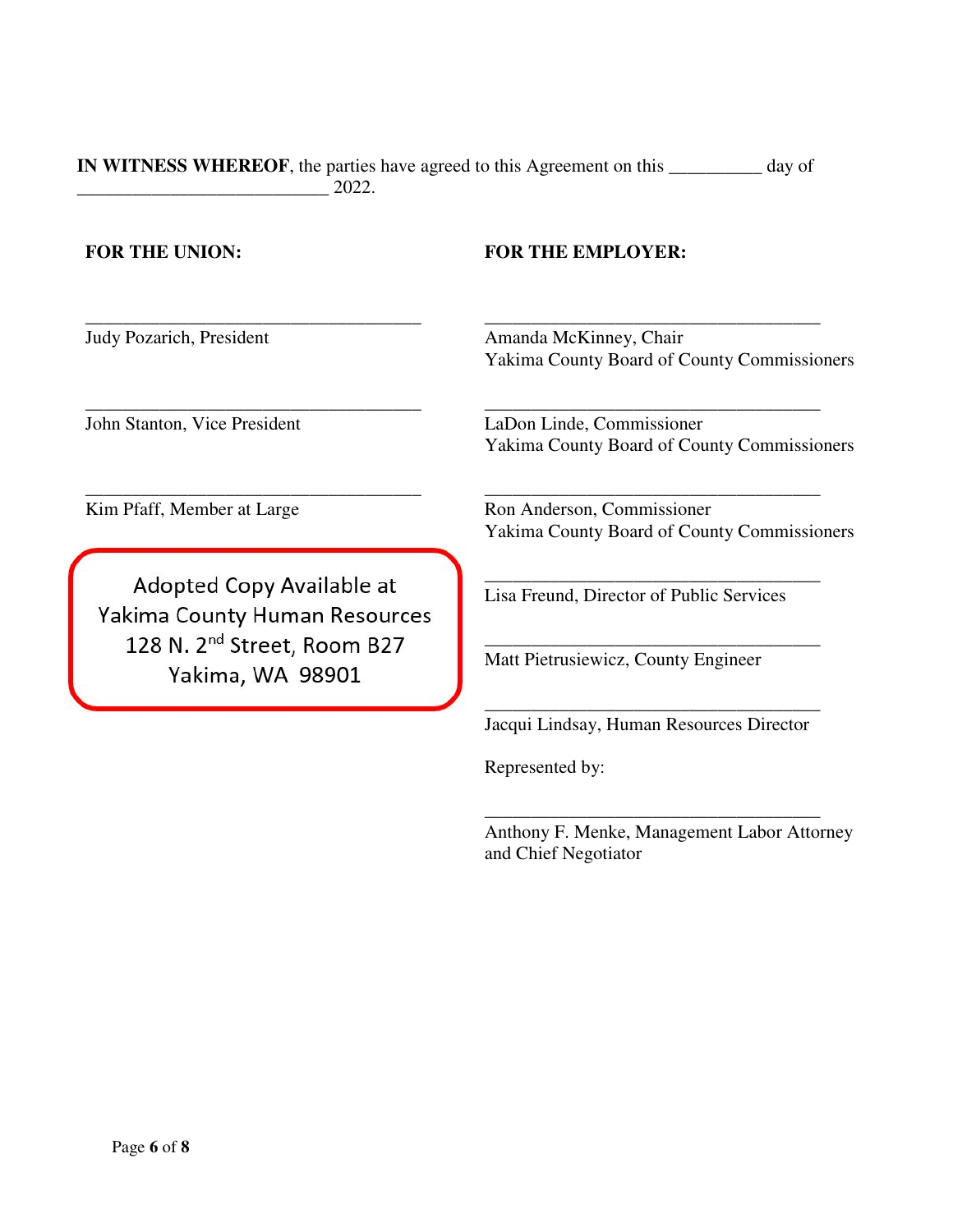# **EXHIBIT "A"**

# **2021-2022 Pay Plan Public Services Clerical, Technical & Professional Group Effective January 1, 2022**

| Pay<br>Grade   |                | Increment | Increment      | Increment | Increment        | Increment | Increment | Increment      | Increment | Increment | Increment | Increment | Increment | Increment | Increment |
|----------------|----------------|-----------|----------------|-----------|------------------|-----------|-----------|----------------|-----------|-----------|-----------|-----------|-----------|-----------|-----------|
|                |                | 1         | $\overline{2}$ | 3         | $\boldsymbol{4}$ | 5         | 6         | $\overline{7}$ | 8         | 9         | 10        | 11        | 12        | 13        | 14        |
| 8 hr           | <b>YR</b>      | 27,210    | 27,914         | 28,644    | 29,385           | 30,152    | 30,931    | 31,734         | 32,563    | 33,416    | 34,281    | 35,171    | 36,086    | 37,025    | 37,990    |
| 8 hr           | MO             | 2,267     | 2,326          | 2,387     | 2,449            | 2,513     | 2,578     | 2,645          | 2,714     | 2,785     | 2,857     | 2,931     | 3,007     | 3,085     | 3,166     |
| A11            | <b>HR</b>      | 13.08     | 13.42          | 13.77     | 14.13            | 14.50     | 14.87     | 15.26          | 15.66     | 16.07     | 16.48     | 16.91     | 17.35     | 17.80     | 18.26     |
| 8 hr           | <b>YR</b>      | 29,497    | 30,238         | 30,993    | 31,771           | 32,575    | 33,391    | 34,231         | 35,097    | 35,975    | 36,877    | 37,804    | 38,756    | 39,733    | 40,734    |
| 8 hr           | <b>MO</b>      | 2,458     | 2,520          | 2,583     | 2,648            | 2,715     | 2,783     | 2,853          | 2,925     | 2,998     | 3,073     | 3,150     | 3,230     | 3,311     | 3,395     |
| A12            | <b>HR</b>      | 14.18     | 14.54          | 14.90     | 15.27            | 15.66     | 16.05     | 16.46          | 16.87     | 17.30     | 17.73     | 18.18     | 18.63     | 19.10     | 19.58     |
| 8 hr           | <b>YR</b>      | 31,796    | 32,575         | 33,366    | 34,182           | 35,010    | 35,863    | 36,741         | 37,631    | 38,546    | 39,486    | 40,450    | 41,439    | 42,452    | 43,491    |
| 8 hr           | M <sub>O</sub> | 2,650     | 2,715          | 2,781     | 2,849            | 2,918     | 2,989     | 3,062          | 3,136     | 3,212     | 3,290     | 3,371     | 3,453     | 3,538     | 3,624     |
| A13            | <b>HR</b>      | 15.29     | 15.66          | 16.04     | 16.43            | 16.83     | 17.24     | 17.66          | 18.09     | 18.53     | 18.98     | 19.45     | 19.92     | 20.41     | 20.91     |
| 8 hr           | <b>YR</b>      | 34.825    | 35,641         | 36,469    | 37,322           | 38,200    | 39,090    | 40,005         | 40,944    | 41,896    | 42,873    | 43,874    | 44,900    | 45,951    | 47,027    |
| 8 hr           | M <sub>O</sub> | 2,902     | 2,970          | 3,039     | 3,110            | 3,183     | 3,257     | 3,334          | 3,412     | 3,491     | 3,573     | 3,656     | 3,742     | 3,829     | 3,919     |
| <b>B21</b>     | <b>HR</b>      | 16.74     | 17.13          | 17.53     | 17.94            | 18.37     | 18.79     | 19.23          | 19.68     | 20.14     | 20.61     | 21.09     | 21.59     | 22.09     | 22.61     |
| 8 hr           | <b>YR</b>      | 37,841    | 38,694         | 39,572    | 40,462           | 41,377    | 42,316    | 43,268         | 44,245    | 45,246    | 46,272    | 47,311    | 48,374    | 49,462    | 50,575    |
| 8 hr           | M <sub>O</sub> | 3,153     | 3,225          | 3,298     | 3,372            | 3,448     | 3,526     | 3,606          | 3,687     | 3,771     | 3,856     | 3,943     | 4,031     | 4,122     | 4,215     |
| <b>B22</b>     | <b>HR</b>      | 18.19     | 18.60          | 19.03     | 19.45            | 19.89     | 20.34     | 20.80          | 21.27     | 21.75     | 22.25     | 22.75     | 23.26     | 23.78     | 24.31     |
| 8 hr           | <b>YR</b>      | 40.870    | 41,760         | 42,675    | 43.602           | 44,554    | 45.531    | 46,520         | 47,533    | 48.572    | 49,635    | 50,723    | 51,836    | 52,973    | 54,135    |
| 8 hr           | MO             | 3,406     | 3,480          | 3,556     | 3,634            | 3,713     | 3,794     | 3,877          | 3,961     | 4,048     | 4,136     | 4,227     | 4,320     | 4,414     | 4,511     |
| <b>B23</b>     | <b>HR</b>      | 19.65     | 20.08          | 20.52     | 20.96            | 21.42     | 21.89     | 22.37          | 22.85     | 23.35     | 23.86     | 24.39     | 24.92     | 25.47     | 26.03     |
| 8 hr           | <b>YR</b>      | 46,211    | 47,064         | 47,929    | 48,807           | 49,709    | 50.624    | 51,551         | 52,503    | 53,467    | 54,444    | 55,445    | 56,459    | 57,498    | 58,548    |
| 8 hr           | MO             | 3,851     | 3,922          | 3,994     | 4,067            | 4,142     | 4,219     | 4,296          | 4,375     | 4,456     | 4,537     | 4,620     | 4,705     | 4,791     | 4,879     |
| <b>B24/B31</b> | HR             | 22.22     | 22.63          | 23.04     | 23.46            | 23.90     | 24.34     | 24.78          | 25.24     | 25.71     | 26.18     | 26.66     | 27.14     | 27.64     | 28.15     |
| 8 hr           | <b>YR</b>      | 51,032    | 51,922         | 52,825    | 53,739           | 54,679    | 55,631    | 56,595         | 57,584    | 58,585    | 59,611    | 60,650    | 61,713    | 62,789    | 63,889    |
| 8 hr           | MO             | 4,253     | 4,327          | 4,402     | 4,478            | 4,557     | 4,636     | 4,716          | 4,799     | 4,882     | 4,968     | 5,054     | 5,143     | 5,232     | 5,324     |
| <b>B25/B32</b> | <b>HR</b>      | 24.53     | 24.96          | 25.40     | 25.84            | 26.29     | 26.75     | 27.21          | 27.68     | 28.17     | 28.66     | 29.16     | 29.67     | 30.19     | 30.72     |